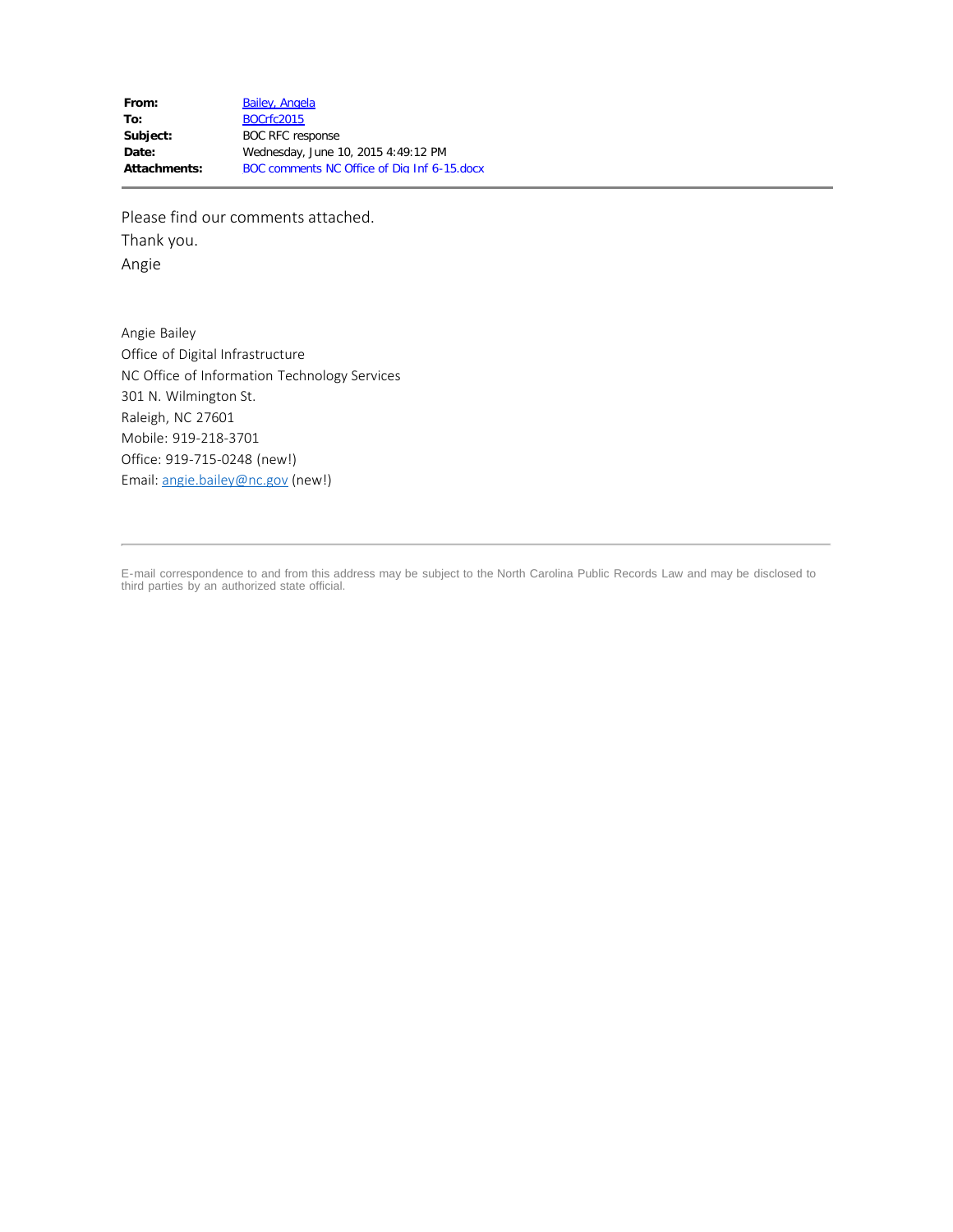#### **Comments on Docket No. 1540414365–5365–01 Broadband Opportunity Council Notice and Request for Comment**

National Telecommunications and Information Administration U.S. Department of Commerce Broadband Opportunity Council Notice and Request for Comment 1401 Constitution Avenue NW, Room 4626 Washington, DC 20230

#### Dear Broadband Opportunity Council,

North Carolina's Office of Digital Infrastructure would like to provide comments on Docket No. 1540414365–5365–01 "Broadband Opportunity Council Notice and Request for Comment." The Office of Digital Infrastructure, housed in the North Carolina Office of Information Technology Services (OITS), houses the continuation of the former NC Broadband effort as well as North Carolina's FirstNet team. From January 2012 through January 2015, NC Broadband in the North Carolina Department of Commerce, served as the State Broadband Initiative for North Carolina funded through the National Telecommunications and Information Administration (NTIA). The Office of Digital Infrastructure, within our state IT agency, now houses these aligned broadband efforts in the state. Based on our broadband experience and partnerships, we offer these specific recommendations to the Broadband Opportunity Council (BOC) based on questions posed in the docket.

#### **OVERARCHING QUESTIONS**

**1. How can the federal government promote best practices in broadband deployment and adoption? What resources are most useful to communities? What actions would be most helpful to communities seeking to improve broadband availability and use?**

Two initial, broad suggestions include:

- Have each federal agency develop a broadband plan or strategy to increase services and provide an annual progress report to the Broadband Opportunity Council and the White House. Within these plans, consider how efforts can be better coordinated with the states.
- Consider a method for states to partner with federal offices to request an inventory of federal assets that could be used to support state or local broadband build-outs. States and communities often collect their own asset inventories when trying to recruit additional broadband build-out. A federal initiative to make information available from federal asset inventories could be helpful.

**5. How can the federal government best collaborate with stakeholders (state, local, and tribal governments, philanthropic entities, industry, trade associations, consumer organizations, etc.) to promote broadband adoption and deployment?**

#### *Involve States in Planning Efforts and Recommendations*

*Consider adding state representation to the BOC*. States have a unique perspective in working with federal agencies, local governments and broadband providers that could be valuable in future decisions.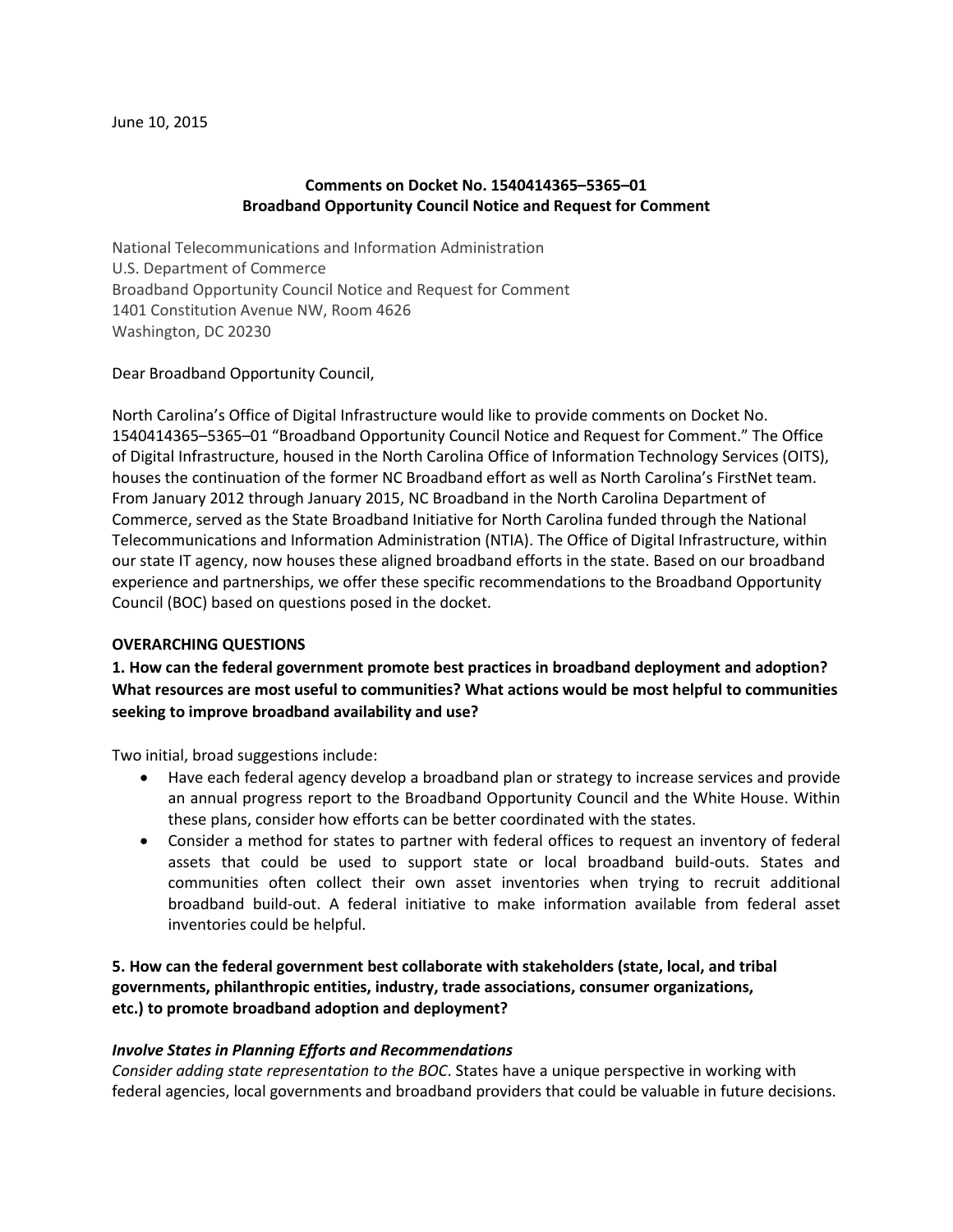Having an ongoing mechanism for feedback between the state broadband offices and the BOC will be vital so states can advise the BOC on potential impacts future policies may have based on local input and data analysis.

*Continue to develop and support the NTIA's State Broadband Leaders Network (SBLN).* The newlydeveloped SBLN is a concept from the NTIA's State Broadband Initiative program to continue to coordinate and partner with State Broadband Initiatives, or newly-designated broadband entities within each state, for continued information sharing. The states developed extensive expertise in broadband deployment and adoption, policy and programmatic efforts through the State Broadband Initiative effort. If the NTIA decides to pursue coordination of the SBLN moving forward, this venue could serve as an important information-sharing network for the BOC.

# **7. What federal programs should allow the use of funding for the deployment of broadband infrastructure or promotion of broadband adoption but do not do so now?**

To better evaluate question seven above, it would be helpful for each federal agency to review all grant funding programs and publish a comprehensive list of programs that could be used to fund broadband planning, deployment and adoption, along with basic eligibility requirements, application deadlines, and links to further information. The BOC could potentially help coordinate this effort. It would be useful for the funding compilation to be annually updated.

**8. What inconsistences exist in federal interpretation and application of procedures, requirements, and policies by Executive Branch agencies related to broadband deployment and/or adoption, and how could these be reconciled? One example is the variance in broadband speed definitions.**

# *Develop a Common Set of Speed Tiers*

Various broadband technologies provide a range of speeds. The "appropriate" speeds for various programs or definitions depend on the context of the effort. (For example, whether a program is trying to provide some basic level of service for a totally unserved area, or trying to provide next-generation technology as a model in a particular community.) The broadband ecosystem will continue to encompass a wide range of speeds. Having a common set of speed tiers would be helpful. For example, in the State Broadband Initiative mapping work, the NTIA's speed tier thresholds were different than the ranges recognized by the FCC. Consider aligning speed tiers with the FCC for consistency. A common set of speed tiers could be helpful in comparing data and programs.

# *Continue to Evaluate Speed Thresholds*

As part of reviewing federal broadband programs, broadband speeds associated with these programs should be captured and evaluated. For example, the USDA's Community Connect program, restricts eligibility to areas with a combined upload and download speed totaling 3 Mbps or less (including mobile). Very few areas in North Carolina meet this requirement and are therefore ineligible. When determining program goals and policies, ensure that the speed definitions capture the true goals of the program.

#### **13. Are there federal policies or regulations within the Executive Branch that create barriers for communities or entities to share federally-funded broadband assets or networks with other nonfederally funded networks?**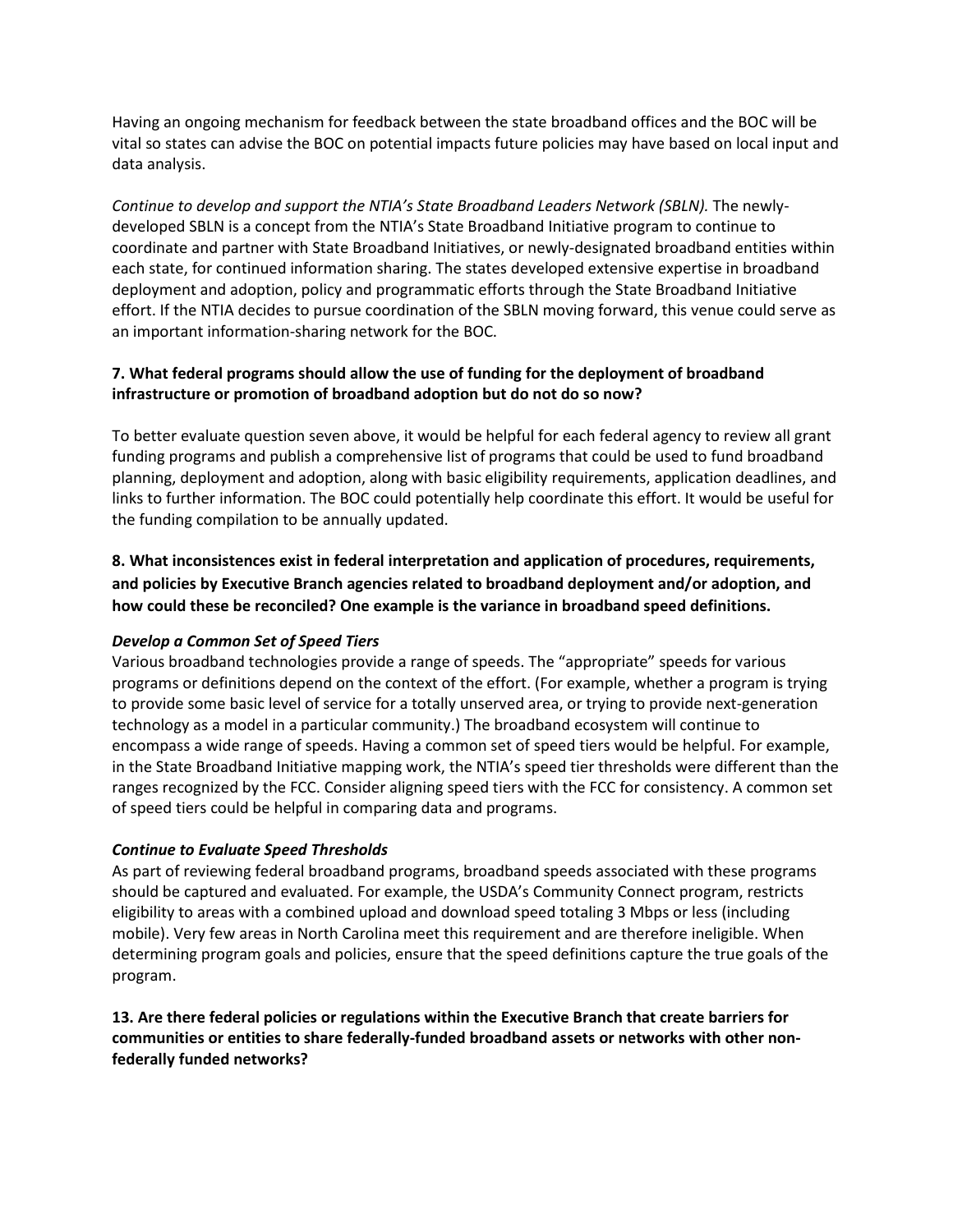In 2012, President Obama's Executive Order No. 13616, "Accelerating Broadband Infrastructure Deployment," mandated that federal agencies streamline processes for broadband infrastructure deployment. This Order should provide a venue for the BOC to continue to encourage federal agencies to better leverage broadband projects and deployments.

A few suggested areas for focus include:

- Focus on how to allow broadband providers the opportunity to install infrastructure during other federal construction projects, which requires addressing issues around "for-profit or private sector" installation and construction in public rights-of-way.
- Evaluate scenarios where state DOT fiber, funded through the US Department of Transportation, can be utilized by states for multiple broadband purposes, to better leverage this investment. For example, if the state DOT has federally-funded fiber deployed for purpose x, if there is additional capacity can it then be leveraged for purpose y, with the goal of additional broadband deployment. Also consider towers funded by federal dollars that may be limited to one purpose, when in fact they could potentially be leveraged for additional broadband expansion purposes.

#### **16. How can communities/regions incentivize service providers to offer broadband services, either wired or wireless, in rural and remote areas? What can the federal government do to help encourage providers to serve rural areas?**

Work closely with the federal FirstNet effort to evaluate how FirstNet assets could be leveraged to provide greater coverage in rural areas.

# **27. What information about existing broadband services should the Executive Branch collect to inform decisions about broadband investment, deployment, and adoption? How often should this information be updated? AND**

**28. Are there gaps in the level or reliability of broadband-related information gathered by other entities that need to be filled by Executive Branch data collection efforts?**

# *Assess Significance of Last Year's Changes in Broadband Availability Data Collection; and Offer Recommendations to Ensure Collection of Granular Data as well as Sharing of Data with State Broadband Efforts*

Significant changes have been made in the collection of broadband availability/deployment data with the shift of that data collection effort from the National Telecommunications and Information Administration (NTIA) in partnership with the states, to the Federal Communications Commission (FCC) at the end of 2014.

In summer of 2009, the National Telecommunications and Information Administration (NTIA) launched the State Broadband Initiative (SBI) grant program, as part of the Broadband Data Improvement Act (BDIA), with one entity in each state designated to collect broadband availability data. This data was collected twice/year by the states and then submitted to the NTIA. Data reflected coverage by technology type (DSL, cable, fiber, fixed wireless and mobile), by provider, at a combination of addresslevel, street segment and census block level. Data was mapped for public display on the National Broadband Map which was a partnership between the NTIA and FCC. In Fall 2014, the broadband availability data collection process moved from the NTIA to the Federal Communications Commission (FCC), with the FCC to collect broadband availability data moving forward, along with continued collection of broadband subscriber data through the Form 477 process.